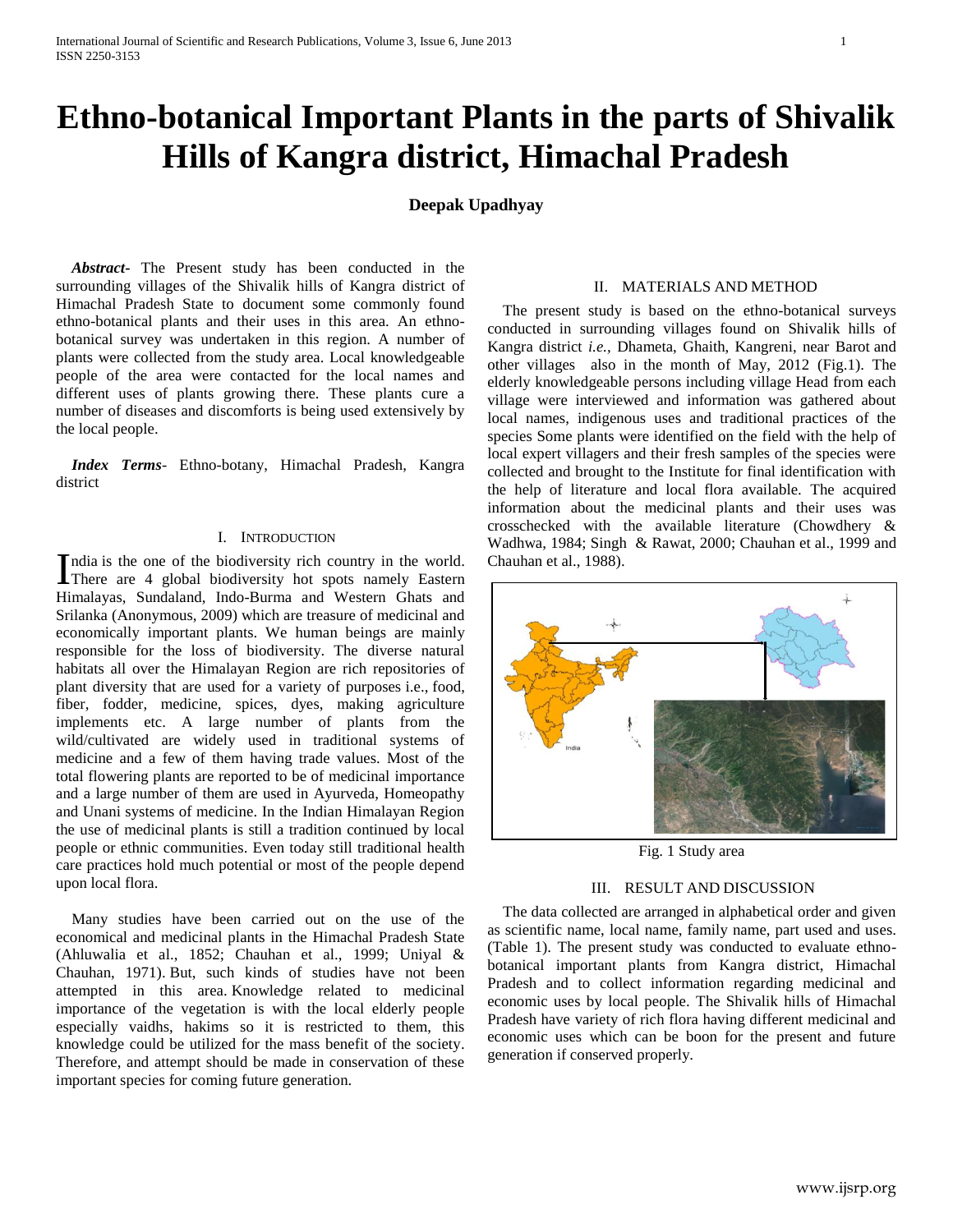# Table-1 LIST OF SOME ETHNO-BOTANICAL PLANTS FOUND IN KANGRA DISTRICT, HIMACHAL PRADESH

| <b>Scientific Name</b>             | <b>Local Name</b> | Family        | <b>Part Used</b>                     | <b>Uses</b>                                                                                                                                                                                                                                 |
|------------------------------------|-------------------|---------------|--------------------------------------|---------------------------------------------------------------------------------------------------------------------------------------------------------------------------------------------------------------------------------------------|
| Abrus precatorius L.               | Ratti             | Fabaceae      | Root                                 | Diuretic<br>and<br>anti-                                                                                                                                                                                                                    |
|                                    |                   |               |                                      | tumorous.                                                                                                                                                                                                                                   |
| Achyranthes aspera L.              | Chirchita         | Amaranthaceae | Whole plant                          | Decoction of herb is<br>used as diuretic, seeds<br>are used in treating<br>hydrophobia<br>and<br>snake bite.                                                                                                                                |
| Aegle marmelos (L.)<br>Corr. Serr. | Bel               | Rutaceae      | Fruit                                | Unripe<br>fruit<br>is<br>astringent,<br>digestive<br>and stomachic, used<br>for<br>diarrhea<br>and<br>dysentery.                                                                                                                            |
| Azadirachta indica A.<br>Juss.     | Neem              | Meliaceae     | Whole plant                          | Fruits,<br>seeds,<br>bark<br>have<br>antiseptic,<br>antimicrobial<br>Used<br>in<br>property.<br>of fever,<br>treatment<br>skin<br>and<br>diarrhea<br>diseases.                                                                              |
| Barleria cristata L.               | Raktajhinti       | Acanthaceae   | Root and leaves                      | Leaves and root used<br>for<br>coughs<br>and<br>inflammations.                                                                                                                                                                              |
| Bauhinia variegata L.              | Karal, kachnar    | Fabaceae      | Root and leaves                      | Source of fodder. Root<br>carminative decoction<br>prevents obesity.                                                                                                                                                                        |
| Bombax ceiba L.                    | Semal             | Malvaceae     | Bark, Root,<br>flowers<br>and fruits | Bark demulcent, tonic,<br>emetic and styptic.                                                                                                                                                                                               |
| Cannabis sativa L.                 | Bhang, ganja      | Cannabaceae   | Whole plant                          | Source of hemp fiber<br>and also of narcotics<br>Bhang, Ganja<br>and<br>charas.                                                                                                                                                             |
| Cassia fistula L.                  | Amaltas           | Fabaceae      | Root and Bark                        | Used<br>as<br>emetic,<br>febrifuge, laxative. It<br>useful,<br>leprosy,<br>is<br>constipation, fever and<br>heart disease.                                                                                                                  |
| Cassia tora L.                     | Panwar            | Fabaceae      | Whole plant                          | Leaves purgative used<br>in ringworm and other<br>skin diseases.                                                                                                                                                                            |
| Cynodon dactylon (L.)<br>Pers.     | Durva             | Poaceae       | Whole plant                          | Used in<br>dysentery,<br>dropsy,<br>haemorrhage<br>and scabies.                                                                                                                                                                             |
| Euphorbia hirta L.                 | Dudhi             | Euphorbiaceae | Whole plant                          | Used in cough, asthma<br>digestive<br>and<br>problems.                                                                                                                                                                                      |
| Ficus benghalensis L.              | <b>Bargad</b>     | Moraceae      | Fruits, leaves                       | Fruits are eaten at the<br>$% \left( \left( \mathcal{A},\mathcal{A}\right) \right) =\left( \mathcal{A},\mathcal{A}\right)$ of<br>times<br>scarcity.<br>lopped<br>Leaves<br>for<br>fodder. Latex applied<br>in rheumatism<br>and<br>lumbago. |
| Ficus glomerata<br>Roxb.           | Gular             | Moraceae      | Root                                 | Root used in diarrhea<br>and diabetes.                                                                                                                                                                                                      |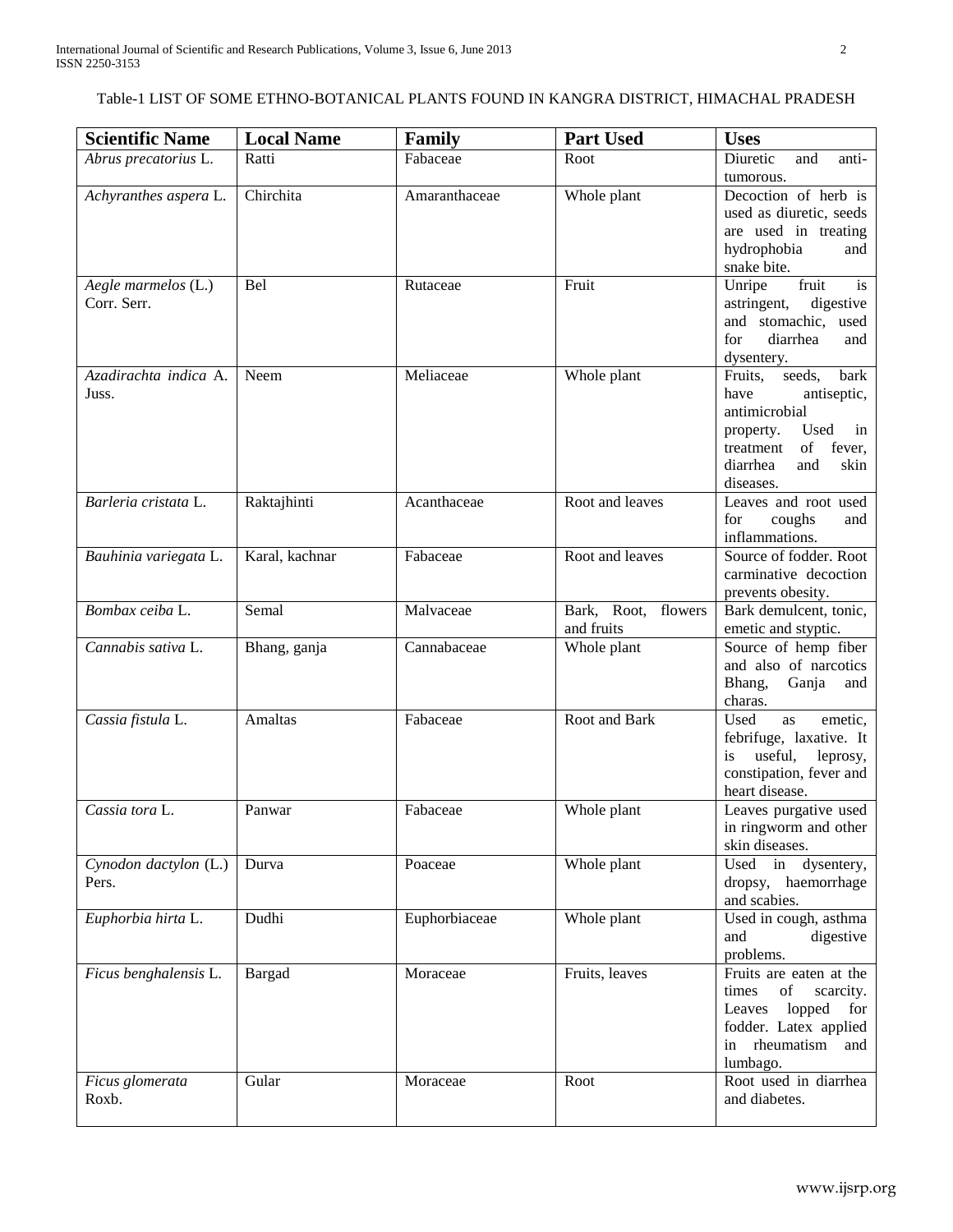| <b>Scientific Name</b>                                  | <b>Local Name</b> | <b>Family</b> | <b>Part Used</b>        | <b>Uses</b>                                                                                                                                                    |
|---------------------------------------------------------|-------------------|---------------|-------------------------|----------------------------------------------------------------------------------------------------------------------------------------------------------------|
| Ocimum sanctum L.                                       | Tulsi             | Labiateae     | Whole plant             | oil<br>Leave<br>have<br>antibacterial<br>and<br>insecticidal properties.                                                                                       |
| Lantana camara L.                                       | Bara phulno       | Verbenaceae   | Root and stem           | Used as an antidote<br>for snakebite and for<br>making basket                                                                                                  |
| Morus alba $L$ .                                        | Toot              | Moraceae      | Leaves and fruits       | Fruits<br>eaten,<br>refrigerant, in<br>sore<br>and<br>throat.<br>skin<br>infections.<br>Leaves<br>helpful in lowering<br>blood pressure.                       |
| Mallotus philippensis<br>(Lam.) Muell.-Arg.             | Kamal             | Euphorbiaceae | Fruits                  | Anthelmintic and dye<br>is extracted.                                                                                                                          |
| Melia azedarach L.                                      | <b>Drek</b>       | Meliaceae     | Leaves and Bark         | repellant,<br>Insect<br>anthelmintic, diuretic,<br>emmenagogue, yields<br>gum.                                                                                 |
| Murraya koenigi (L.)<br>Spreng.                         | Ghandhela         | Rutaceae      | Bark, root and leaves   | Bark and roots are<br>used as<br>stimulants.<br>used<br>for<br>Leaves<br>diarrhea and dysentery<br>and for curries.                                            |
| Pinus roxburghii Sarg.                                  | Chir              | Pinaceae      | Wood, leaves            | Expectorant used in<br>chronic bronchitis and<br>recommended<br>for<br>gangerene of lungs.<br>Used as a fuel wood.                                             |
| Syzygium cumini (L.)<br>Skeel.                          | Jamun             | Myrtaceae     | Leaves and fruits       | Ripe fruits<br>edible,<br>used<br>for spirituous<br>liquor. Fruits also used<br>for making preserves,<br>jams, squashes, and<br>jellies.                       |
| Terminalia<br>arjuna<br>(Roxb. ex DC.) Wight.<br>& Arn. | Arjun             | Combretaceae  | Bark, fruits and leaves | Bark used for tanning.<br>It is styptic, tonic,<br>febrifuge<br>and<br>antidysenteric. Fruits<br>tonic and deobstruent.<br>Juice of leaves used in<br>earache. |
| Terminalia bellirica<br>(Gaertn.) Roxb.                 | Bahera            | Combretaceae  | Fruits                  | Astringent,<br>bitter,<br>laxative and area used<br>in piles, diarrhea.                                                                                        |
| Terminalia<br>chebula<br>(Gaertn.) Retz.                | Harad             | Combretaceae  | Fruits                  | Fruits<br>laxative,<br>stomachic, tonic and<br>alterative.<br>Bark<br>diuretic<br>cardio<br>and<br>tonic. Kernels yield<br>fatty oil. Tree yields a<br>gum.    |